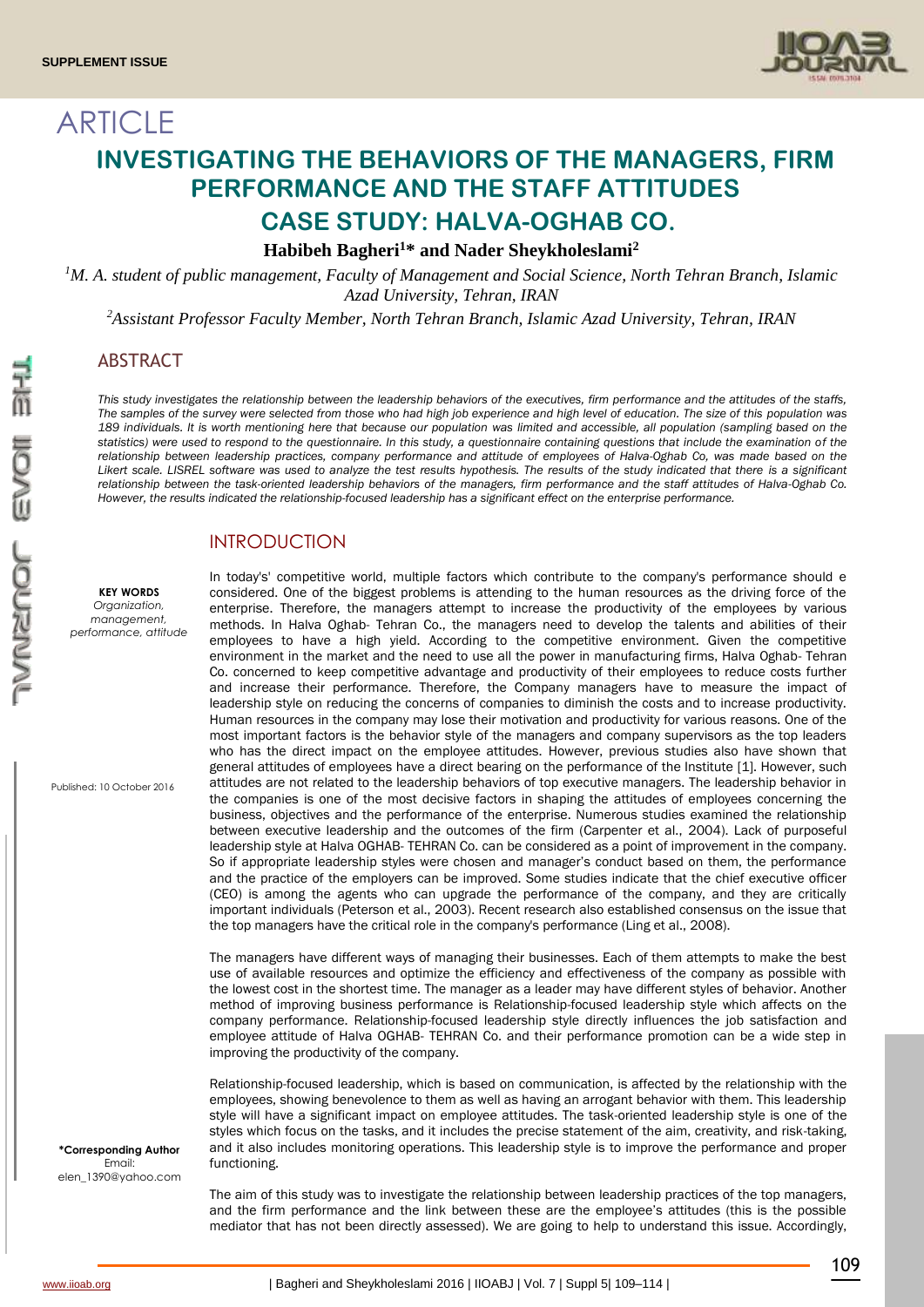

we have a conceptual model that explores the significant relationships between the variables. According to this model, the overall attitudes of the staff have a direct connection with the company's performance.

The results of the study indicate the significant relationships, and they are according to the conceptual model. The results can be a model of Relationship-focused leadership for the managers of Halva OGHAB-TEHRAN COCo. and the results can change the attitudes of employees to provide the basis for better performance.

# LITERATURE REVIEW

#### Organizational behavior

Organizational behavior based on several series of applied behavioral sciences and behavioral sciences, which include psychology, sociology, social anthropology and political science, psychology and other micro and macro level.

- 1. Psychology**:** the science that seeks to measure, explain, account for the reasons of behavioral change in human beings. This science refers to the study of individual behavior. So this science is at the micro level in which the individual behavior is investigated. Psychologists studied topics such as thought, perception, personality, learning, teaching, effective leadership, needs and motivational forces, job satisfaction, decision-making processes, performance evaluation, assessing people's attitudes, practices, staff selection, career planning and job stresses.
- 2. Sociology: Sociologists consider the social system in which one plays roles. The sociologist is involved in the provision of organizational behavior through the study of group behavior in organizations, and their vital fields of interests include group dynamics, team planning, culture, structure and organization theory, bureaucracy (Bureaucracy), communications, tolerant person, power, and conflict.
- 3. Social Psychology: Social Psychology is one of the subsidiaries of the psychology in which two psychology and sociology are combined with each other. In this field, the leveraging on each other is influenced. One of the issues addressed in this field is the phenomena of changing (i.e., how can the obstacles be eliminated). Social psychologists assess changing attitudes, communication patterns and consider the ways in which the activities of the group can meet individual needs, and they focus group decision-making process.
- 4. Anthropology: the study of science about human beings and their activities that can be taught. Anthropology specialists have been able to understand the culture, organizational environments and the differences between national cultures.
- 5. Political science: the study of individual behavior and group in a political context. Scientists in the field consider the structural conflict or power allocation and the way people use their power to benefit themselves.

#### Leadership behaviors

After more than 50 years, the most common way of studying the leadership is relying on the distinctive traits of leadership. It was believed that the traits and the inherent and individual characteristics such as intelligence, having good speech, having sound knowledge, and the appropriate appearance is the main indicators of the real leader. However, these individual studies did not reach clear results to explain the leadership, so theories of leadership focused on the behavior of the leader (Hersey and Blanchard, 2006). For many people, the leadership has the endowed inherent attributes. The leadership is nothing but the integrated acquired and complicated skills. Leaders are not born, but they are grown. With sustained effort, leadership skills can be gained. (Hajir,1986).

#### Attitude of staffs

The Equivalent word in English for the word "Negaresh", is attitude, behavior style, perception and thinking method based on prior assumptions (Masood et al., 2002). Many definitions have been given in management and psychology about attitudes, and some of them are mentioned below:

Attitude refers to the readiness to respond to a person, object, thought or situation [10]. Attitude refers to the set of beliefs, emotions and behavioral intentions toward an object, person or event. In other words, is defined as a relatively stable tendency to a person, thing or event that appears in emotion and behavior. [3].Attitude refers to the estimated assessments about the object or person or event takes place, and these evaluations are favorable or unfavorable. Attitudes reflect the way one feels about oneself, one thing or one person. For example, when we say "I love my job" you express your attitude about work. [11]. Attitude is also described as the state of mind which indicates a tendency through the organized experience, and completely tailored individual responses to all situations with which he is associated, [8].

#### Study of the related literature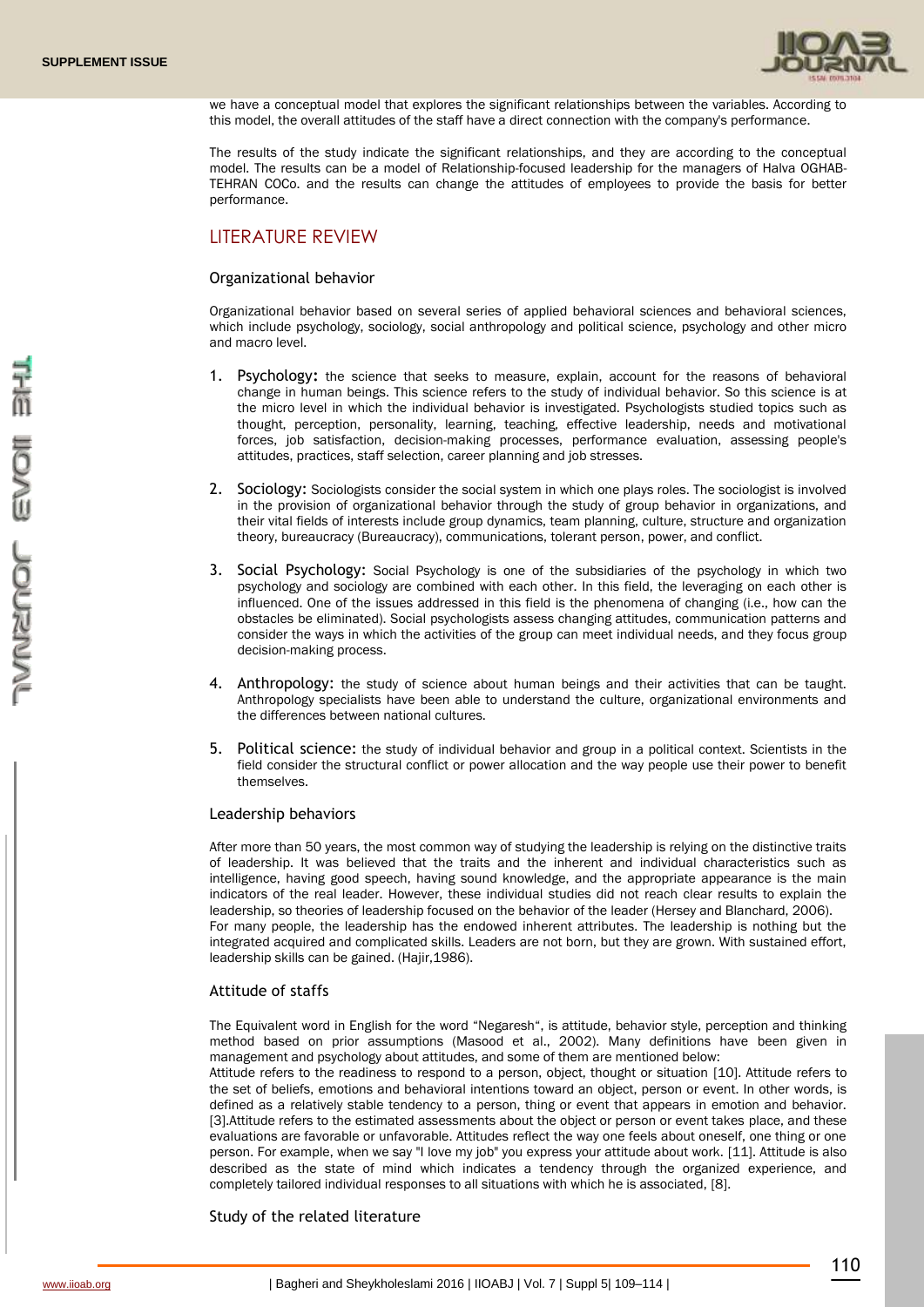

There is evidence that overall employee attitudes at the organizational level have the direct relationship with organizational performance (Asklicher et al., 2004) and have the inverse relationship with the turnover of staff [12]. Many factors may influence the attitudes of staff including support and supervision, effects of collaboration and personal characteristics of the employees. We will mention with the provision of the reasons in which the chief executive in this category is the main agent in instilling the positive attitudes among employees (such as perceived organizational support and organizational commitment). In the meantime, staff attitudes are regarded as a link between senior executive's leadership behaviors and practices of the institutions.

One of the possible substrates for communicating between behaviors of chief executive and the organization performance is affected by the communicative role of the overall staff attitudes based on the theory of "shared values." According to [12] if the employees of an organization have common values, they are more likely to cooperate and collaborate and this would, in turn, lead to improved organizational performance. The chief executive officer can appeal to the reward and punishment mechanism to motivate employees to work more to achieve organizational goals. Moreover, the charismatic behavior of the chief executive can inject incentive to employees to work more than they are expected (Yuki, 1989, p. 272). The incidence of such behavior on the part of senior management helps the employees to achieve the mission of the group or organization and to reflect beyond their personal interests [13], Shamir et al., 1993, Shamir et al., 1993).

Most studies have found a direct relationship between a charismatic behavior [2] or transformational leaders [9] with their job satisfaction, organizational commitment, trust and confidence their efforts a, selfassessment effort and the rated performance of supervisors at individual level. Evidence of the relationship between leadership behaviors of Executive Director and staff attitudes are more limited. [5], in their recent meta-analysis study, reported that the requirements dimension (relationship-oriented behavior) and the core structure dimension (task-oriented behavior) of leadership behavior at the regulatory level have a relatively strong relationship with job satisfaction, employee performance, and the collective performance. Therefore, our expectation is that the task –oriented behavior of Chief Executive be directly related to the performance of the Institute, the relationship-focused behavior of top managers and the positive attitudes of the employers.

#### Research hypotheses

H1.The relationship-focused leadership behaviors of the chief executives impact on the attitudes of the staffs.

H2.The relationship-focused leadership behaviors of the chief executives impact on the performance of the firm

The conceptual model of the investigation:



# MATERIALS AND METHODS

#### Methodology

This study is an applied one regarding its objective, and it is descriptive –survey regarding data collection method. To collect data, the researcher used the library studies and the field studies among consumers of luxury products in North Khorasan province. To investigate the relationship between leadership practices, company performance, and attitude, the following domains were specified:

Subject domain: the general debate on the relationship between leadership practices, business performance, and attitude of the personnel involved. Time domain: the information and data of this study are related to the first six months of 2015. Place domain: the domain of this study is Halva-Oghab Co. in Tehran.

#### The population and sample

To address the relationship between the leadership behaviors of the executives, firm performance and the attitudes of the staffs, the study population includes all staffs, experts, executives and managers of Halva-Oghab Co. in Tehran. The samples of the survey were selected from those who had high job experience and high level of education. The size of this population was 189 individuals. It is worth mentioning here that because our population was limited and accessible, all population (sampling based on the statistics )were used to respond to the questionnaire.

#### Data collection method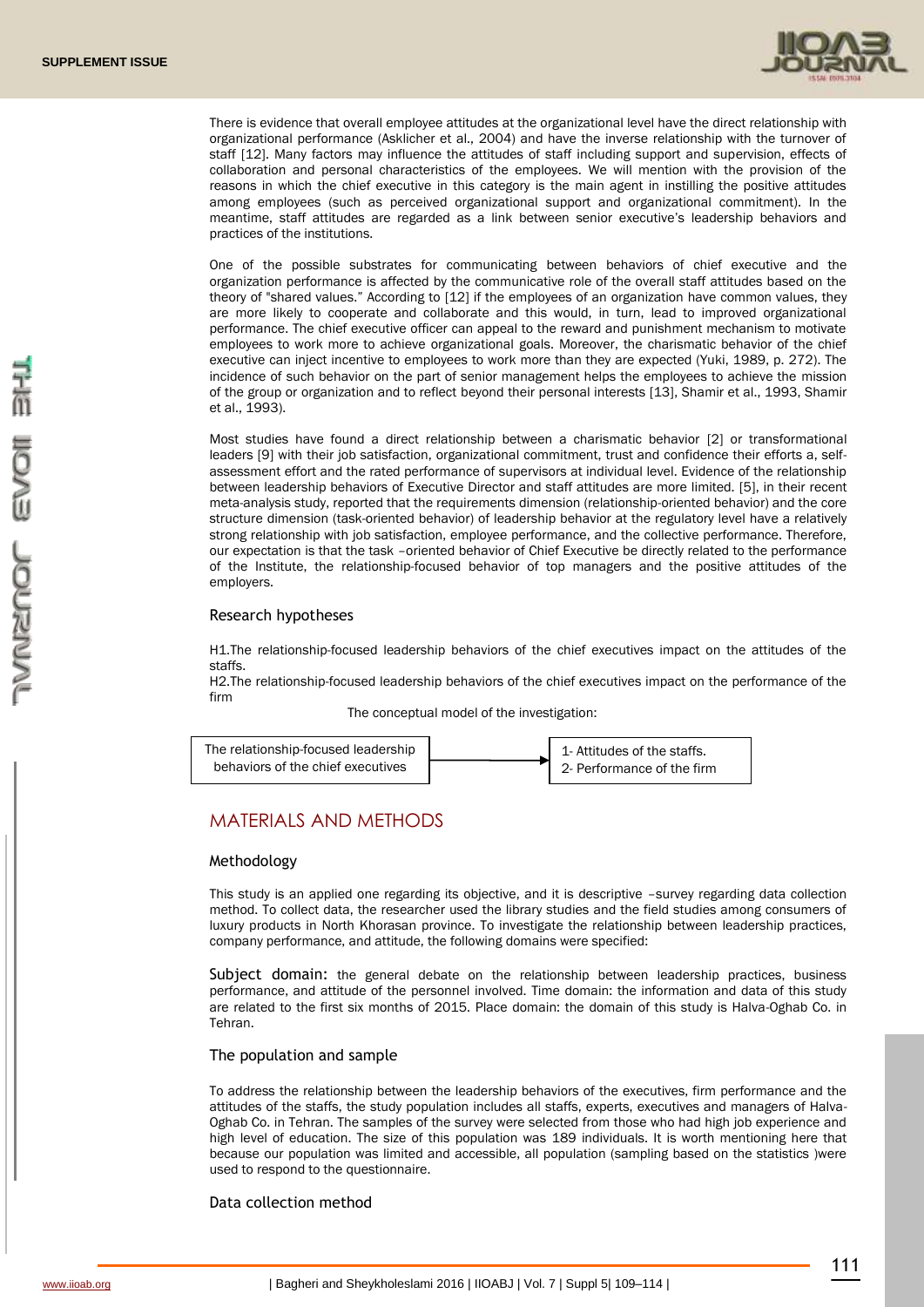

In this study, a standard questionnaire containing questions that include the examination of the relationship between leadership practices, company performance and attitude of employees of Halva-Oghab Co, was made based on the Likert scale (strongly disagree, disagree, neither agree nor disagree, agree and strongly agree). LISREL software was used to analyze the test results hypothesis.

#### The methods for data analysis

Descriptive statistics refers to an applied set of concepts and methods employed in the company, to sum up and prepare tables, graphs and descriptions of the collected data and descriptive statistics. In general, descriptive statistics provides the summary, and image of the observed data using standard figures and diagrams. Descriptive statistics of variables regarding frequency, variable values, and the density are examined.

In the inferential statistics, the researcher deals with sampling method, selecting the small group as a representative of the large population and he predicts the characteristics of the population based on the data derived from the sample. LISREL Software is employed at inferential statistics level regarding the required information and the distribution of the population. To investigate the correlation of the variables, the researcher used the Pearson or Spearman test. Structural equation modeling is a comprehensive statistical approach to test hypotheses about the relationship between the observed and latent variables.

#### Analysis

#### H1

The task-oriented leadership behaviors impact on the staff attitudes

**Table 1:** Fit indices (the second hypothesis of the test)

| row | Index models | Amount of<br>acceptable | <b>Observed value</b> | result             |
|-----|--------------|-------------------------|-----------------------|--------------------|
|     | $\chi^2/df$  | $\chi^2/df < 3$         | 2/63                  | Good fitness model |
| C   | CFI          | CFI > 0/9               | 0/921                 | Good fitness model |
| 3   | GFI          | 0/1 < GFI < 0/5         | 0/408                 | Good fitness model |
|     | <b>RMSEA</b> | RMSEA < 0/08            | 0/015                 | Good fitness model |

Because all indicators of the goodness in the fitting model except GFI are in the desired range, so it can be concluded that the model is well- fitted. So, we can comment on the second hypothesis. As shown in [Table 1], the path coefficients between the variables of task-oriented leadership behaviors and staff attitudes is 56/0 = ß and this path coefficient, at 95 percent (or 99 percent) is significant (001/0 = P-value). So we can accept the second hypothesis.



**Fig. 1:** The path coefficients between the variables of the relationship-focused leadership behaviors and the staff attitudes.

……………………………………………………………………………………………………………………………

### $H<sub>2</sub>$

The relationship-focused leadership behaviors impact on the firm performance.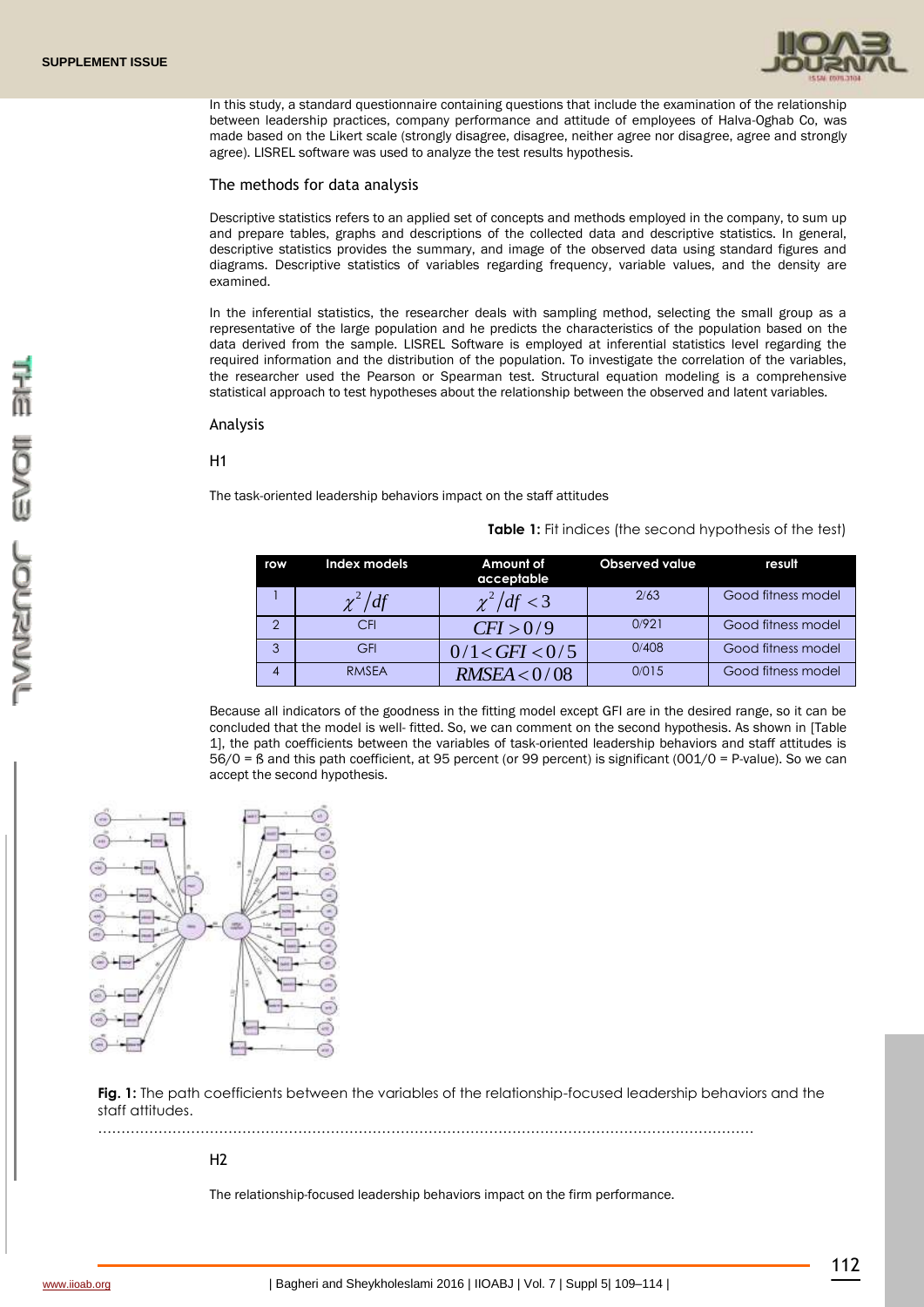

| row | Index models | <b>Amount of acceptable</b> | <b>Observed value</b> | result             |
|-----|--------------|-----------------------------|-----------------------|--------------------|
|     | $\chi^2/df$  | $\chi^2/df < 3$             | 2/69                  | Good fitness model |
|     | CFI          | CFI > 0/9                   | 0/975                 | Good fitness model |
| 3   | <b>GFI</b>   | 0/1 < GFI < 0/5             | 0/171                 | Good fitness model |
|     | <b>RMSEA</b> | RMSEA < 0/08                | 0/023                 | Good fitness model |

**Table 2:** Fit indices (the fourth hypothesis of the test)

Because all indicators of the goodness in the fitting model except GFI are in the desired range, so it can be concluded that the model is well- fitted. So, we can comment on the fourth hypothesis. As shown in [Fig. 2], the path coefficients between the variables of the relationship-focused leadership behaviors and the firm performance is  $0.62 = 6$  and this path coefficient, at 95 percent (or 99 percent) is significant (001/0 = Pvalue). So we can accept the fourth hypothesis.



**Fig. 2:** The path coefficients between the variables of the relationship-focused leadership behaviors and the firm performance.

……………………………………………………………………………………………………………………………

## DISCUSSION AND CONCLUSION

The review of the literature and the research hype theses have been considered. Then the explanation about population, sampling and data collection by a standard questionnaire have been given. The questionnaire includes the questions about the relationships between the leadership behaviors of the managers, firm performance and the staff attitudes of Halva-Oghab Co. LISREL software was used to analyze the data. The results of the study indicated that there is a significant relationship between the taskoriented leadership behaviors of the managers, firm performance and the staff attitudes of Halva-Oghab Co. However, the results indicated the relationship-focused leadership has a significant effect on the enterprise performance. This study implies that the behaviors of the managers can change the staff attitudes, and these behaviors can lead to the modification of the organization (the change in the quality of the products, quality of the work, the motivation for working,) and these behaviors can finally lead to the improvement of the firm performance.

#### CONFLICT OF INTEREST

There is no conflict of interest.

ACKNOWLEDGEMENTS None

FINANCIAL DISCLOSURE None

## **REFERENCES**

- [1] Schleicher DJ, Watt JD, Greguras GJ. [2004] Reexamining the job satisfaction-performance relationship: The complexity of attitudes. The Journal of Applied Psychology. 89:165−177.
- [2] Bryman A. [1992] Charisma and leadership in organizations. Newbury Park, CA: Sage. Harter, J. K. Schmidt FL, Hayes TL. [2002] Business-unit level

relationship between employee satisfaction, employee engagement, and business outcomes: A meta-analysis. The Journal of Applied Psychology. 87: 268−279.

[3] Gholipour A. [1386] management of corporate behavior (the behavior), publishing company ICTS study of Social Sciences to Tehran.